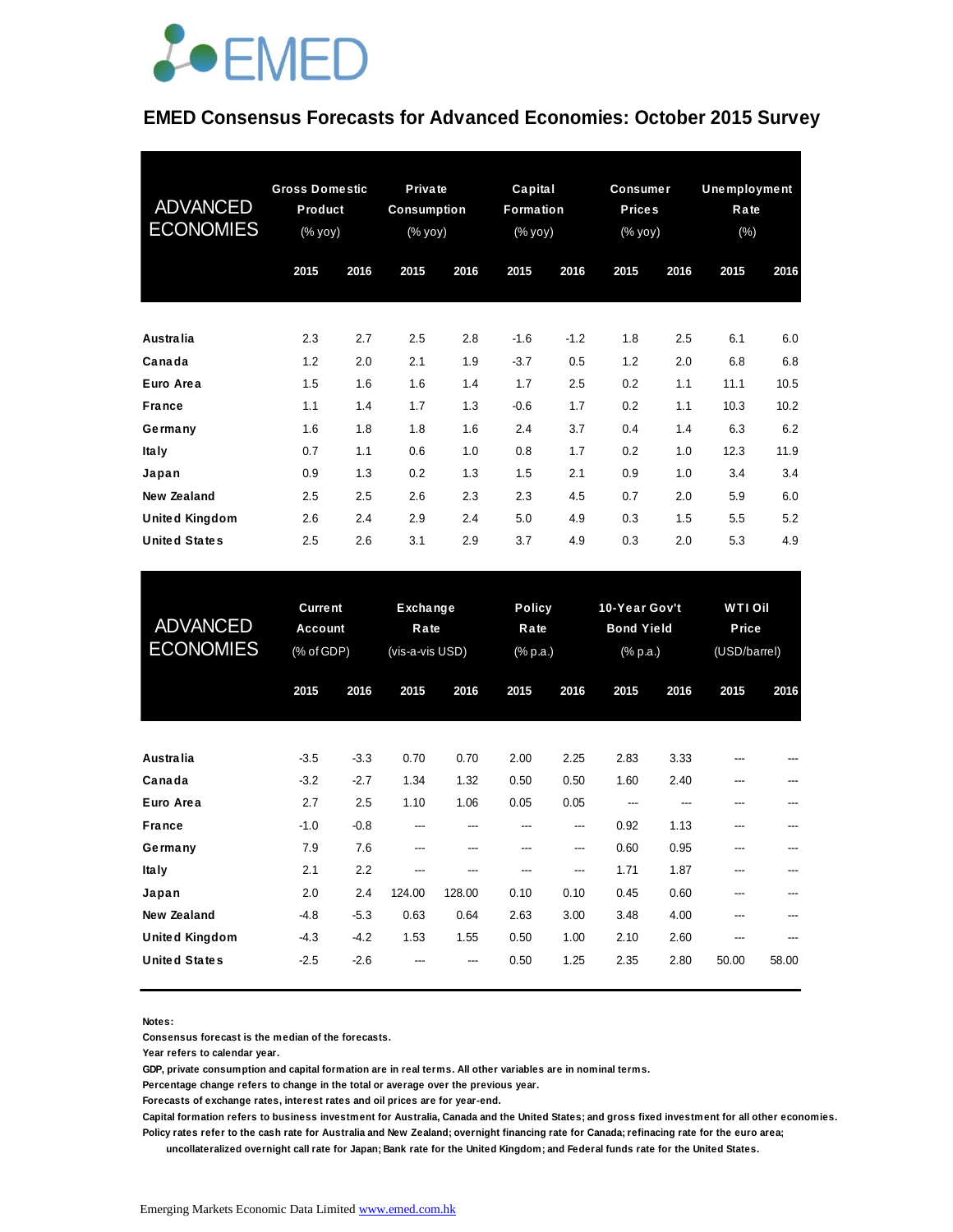

#### **EMED Consensus Forecasts for Emerging Markets: October 2015 Survey**

|                       | <b>Gross Domestic</b> |        | <b>Private</b> | <b>Fixed</b> |            |        | Consumer      |      | Unemployment |                        |
|-----------------------|-----------------------|--------|----------------|--------------|------------|--------|---------------|------|--------------|------------------------|
| <b>EMERGING</b>       | Product               |        | Consumption    |              | Investment |        | <b>Prices</b> |      | Rate         |                        |
| <b>MARKETS</b>        | (% yoy)               |        | (% yoy)        |              | (% yoy)    |        | $(%$ (% yoy)  |      | $(\% )$      |                        |
|                       | 2015                  | 2016   | 2015           | 2016         | 2015       | 2016   | 2015          | 2016 | 2015         | 2016                   |
|                       |                       |        |                |              |            |        |               |      |              |                        |
|                       |                       |        |                |              |            |        |               |      |              |                        |
| Argentina             | 0.6                   | 1.0    | 1.4            | 0.9          | 0.4        | $-1.0$ | 27.0          | 26.2 | 7.6          | 7.7                    |
| <b>Brazil</b>         | $-2.0$                | $-0.6$ | $-2.6$         | $-2.0$       | $-11.0$    | $-2.0$ | 8.8           | 6.2  | 6.7          | 8.7                    |
| Chile                 | 2.3                   | 2.8    | 2.7            | 2.9          | $-1.0$     | 2.0    | 4.4           | 3.7  | 6.5          | 6.8                    |
| China                 | 6.8                   | 6.5    | 7.6            | 7.2          | 6.4        | 6.0    | 1.6           | 2.0  | 4.1          | 4.1                    |
| Colombia              | 2.9                   | 2.9    | 3.4            | 3.4          | 3.5        | 4.3    | 4.5           | 3.5  | 9.1          | 9.0                    |
| <b>Czech Republic</b> | 2.9                   | 2.7    | 2.9            | 2.2          | 4.6        | 4.1    | 0.6           | 1.7  | 6.0          | 5.5                    |
| <b>Hong Kong</b>      | 2.5                   | 2.5    | 4.0            | 2.7          | 4.3        | 3.0    | 3.0           | 2.9  | 3.3          | 3.4                    |
| Hungary               | 2.6                   | 2.4    | 2.7            | 2.3          | 2.9        | $-1.5$ | 0.2           | 2.3  | 7.3          | 6.9                    |
| India                 | 7.3                   | 7.6    | 6.3            | 7.4          | 6.0        | 7.6    | 5.2           | 5.5  | $\cdots$     | $\qquad \qquad \cdots$ |
| Indonesia             | 5.0                   | 5.2    | 5.0            | 5.2          | 4.3        | 5.6    | 6.5           | 5.2  | 6.0          | 5.9                    |
| Malaysia              | 5.0                   | 4.9    | 5.9            | 4.7          | 5.0        | 5.0    | 2.3           | 3.1  | 3.0          | 3.0                    |
| Mexico                | 2.5                   | 3.0    | 2.9            | 3.0          | 4.9        | 5.0    | 2.9           | 3.4  | 4.3          | 4.3                    |
| <b>Philippines</b>    | 5.9                   | 6.0    | 6.0            | 5.5          | 8.4        | 7.2    | 1.7           | 3.0  | 7.0          | 6.7                    |
| Poland                | 3.4                   | 3.5    | 3.3            | 3.4          | 7.5        | 6.0    | $-0.6$        | 1.5  | 9.4          | 8.3                    |
| Russia                | $-3.6$                | 0.0    | $-5.6$         | 0.5          | $-7.1$     | $-0.4$ | 14.9          | 7.6  | 5.9          | 6.2                    |
| Singapore             | 2.4                   | 2.7    | 3.1            | 2.4          | 4.0        | 3.0    | 0.0           | 1.4  | 2.0          | 2.2                    |
| South Korea           | 2.6                   | 3.2    | 1.9            | 2.5          | 3.7        | 3.8    | 0.9           | 1.9  | 3.5          | 3.4                    |
| Taiwan                | 2.0                   | 3.0    | 2.9            | 2.7          | 2.2        | 3.3    | $-0.3$        | 1.2  | 3.8          | 3.9                    |
| <b>Thailand</b>       | 3.0                   | 3.5    | 2.2            | 2.6          | 4.7        | 5.3    | $-0.5$        | 1.8  | 1.0          | 1.0                    |
| Turkey                | 3.0                   | 3.1    | 3.6            | 2.3          | 3.1        | 2.2    | 7.5           | 7.1  | 10.1         | 10.3                   |

| <b>EMERGING</b><br><b>MARKETS</b> |                        | Money<br>Supply M2<br>$(%$ (% yoy) |        | <b>Merchandise</b><br><b>Exports</b><br>$(%$ (% yoy) | <b>Merchandise</b><br><b>Imports</b><br>$(%$ (% yoy) |      | <b>Current</b><br><b>Account</b><br>(% of GDP) |        | Exchange<br>Rate<br>(vis-a-vis USD) |       |  |
|-----------------------------------|------------------------|------------------------------------|--------|------------------------------------------------------|------------------------------------------------------|------|------------------------------------------------|--------|-------------------------------------|-------|--|
|                                   | 2015                   | 2016                               | 2015   | 2016                                                 | 2015                                                 | 2016 | 2015                                           | 2016   | 2015                                | 2016  |  |
|                                   |                        |                                    |        |                                                      |                                                      |      |                                                |        |                                     |       |  |
| Argentina                         | 29.5                   | 23.4                               | $-8.7$ | 0.2                                                  | $-6.0$                                               | 2.7  | $-1.4$                                         | $-1.5$ | 9.85                                | 12.55 |  |
| <b>Brazil</b>                     | 8.9                    | 9.3                                | 4.5    | 4.0                                                  | $-0.8$                                               | 0.5  | $-3.7$                                         | $-3.4$ | 4.00                                | 4.15  |  |
| Chile                             | 12.7                   | 14.5                               | $-0.6$ | 3.2                                                  | $-3.4$                                               | 4.0  | $-0.9$                                         | $-1.1$ | 700                                 | 650   |  |
| China                             | 12.0                   | 11.0                               | 2.5    | 4.8                                                  | $-5.0$                                               | 4.8  | 2.7                                            | 2.7    | 6.40                                | 6.43  |  |
| Colombia                          | 14.1                   | 13.9                               | $-3.4$ | 2.5                                                  | $-5.8$                                               | 3.7  | $-5.9$                                         | $-5.1$ | 3130                                | 3100  |  |
| <b>Czech Republic</b>             | $\qquad \qquad \cdots$ | ---                                | 7.5    | 7.4                                                  | 8.1                                                  | 7.2  | 0.7                                            | 0.6    | 26.4                                | 25.0  |  |
| <b>Hong Kong</b>                  | 7.3                    | 6.9                                | 2.6    | 3.2                                                  | 1.5                                                  | 2.1  | 2.3                                            | 1.4    | 7.76                                | 7.77  |  |
| Hungary                           | 6.5                    | 7.6                                | 6.9    | 6.8                                                  | 6.4                                                  | 6.2  | 4.5                                            | 4.1    | 284                                 | 297   |  |
| India                             | 13.4                   | 12.7                               | 3.2    | 5.0                                                  | 3.0                                                  | 5.0  | $-1.5$                                         | $-1.5$ | 65.0                                | 65.8  |  |
| Indonesia                         | 11.7                   | 11.6                               | $-0.1$ | 2.0                                                  | $-4.3$                                               | 3.5  | $-2.3$                                         | $-2.5$ | 14200                               | 14700 |  |
| Malaysia                          | 8.3                    | 7.6                                | 3.5    | 4.5                                                  | 3.2                                                  | 4.9  | 3.0                                            | 3.0    | 4.28                                | 4.16  |  |
| Mexico                            | 10.1                   | 10.8                               | 6.1    | 6.0                                                  | 5.5                                                  | 6.4  | $-2.2$                                         | $-2.3$ | 17.0                                | 16.2  |  |
| <b>Philippines</b>                | 9.0                    | 9.2                                | 5.3    | 6.6                                                  | 6.5                                                  | 5.1  | 4.2                                            | 3.8    | 47.0                                | 46.8  |  |
| Poland                            | 8.3                    | 9.1                                | 6.2    | 5.0                                                  | 5.7                                                  | 6.6  | $-0.5$                                         | $-1.3$ | 3.86                                | 3.90  |  |
| Russia                            | 7.3                    | 7.0                                | $-3.0$ | 1.7                                                  | $-20.7$                                              | 4.9  | 4.9                                            | 4.1    | 62.1                                | 60.0  |  |
| Singapore                         | 5.9                    | 3.0                                | 3.9    | 2.2                                                  | 3.0                                                  | 3.2  | 19.2                                           | 19.0   | 1.42                                | 1.43  |  |
| South Korea                       | 8.0                    | 7.7                                | 0.9    | 3.6                                                  | 1.9                                                  | 2.4  | 6.9                                            | 6.9    | 1188                                | 1180  |  |
| Taiwan                            | 5.9                    | 5.7                                | 1.7    | 2.2                                                  | 1.6                                                  | 2.3  | 13.9                                           | 12.4   | 33.0                                | 33.3  |  |
| <b>Thailand</b>                   | 6.0                    | 7.2                                | 3.6    | 2.8                                                  | 3.5                                                  | 4.9  | 4.0                                            | 3.0    | 36.2                                | 36.8  |  |
| Turkey                            | 14.4                   | 11.1                               | $-0.1$ | 2.6                                                  | 1.8                                                  | 2.2  | $-5.5$                                         | $-5.5$ | 2.95                                | 3.17  |  |
|                                   |                        |                                    |        |                                                      |                                                      |      |                                                |        |                                     |       |  |

**Notes:** 

**Consensus forecast is the median of the forecasts.**

**Year refers to calendar year except for India for which fiscal year (April to March) is used.**

**GDP, private consumption and fixed investment are in real terms. All other variables are in nominal terms.**

**Percentage change refers to change in the total or average over the previous year, except for money supply growth which is based on year-end figures.**

**Forecasts of exchange rates and interest rates are for year-end.**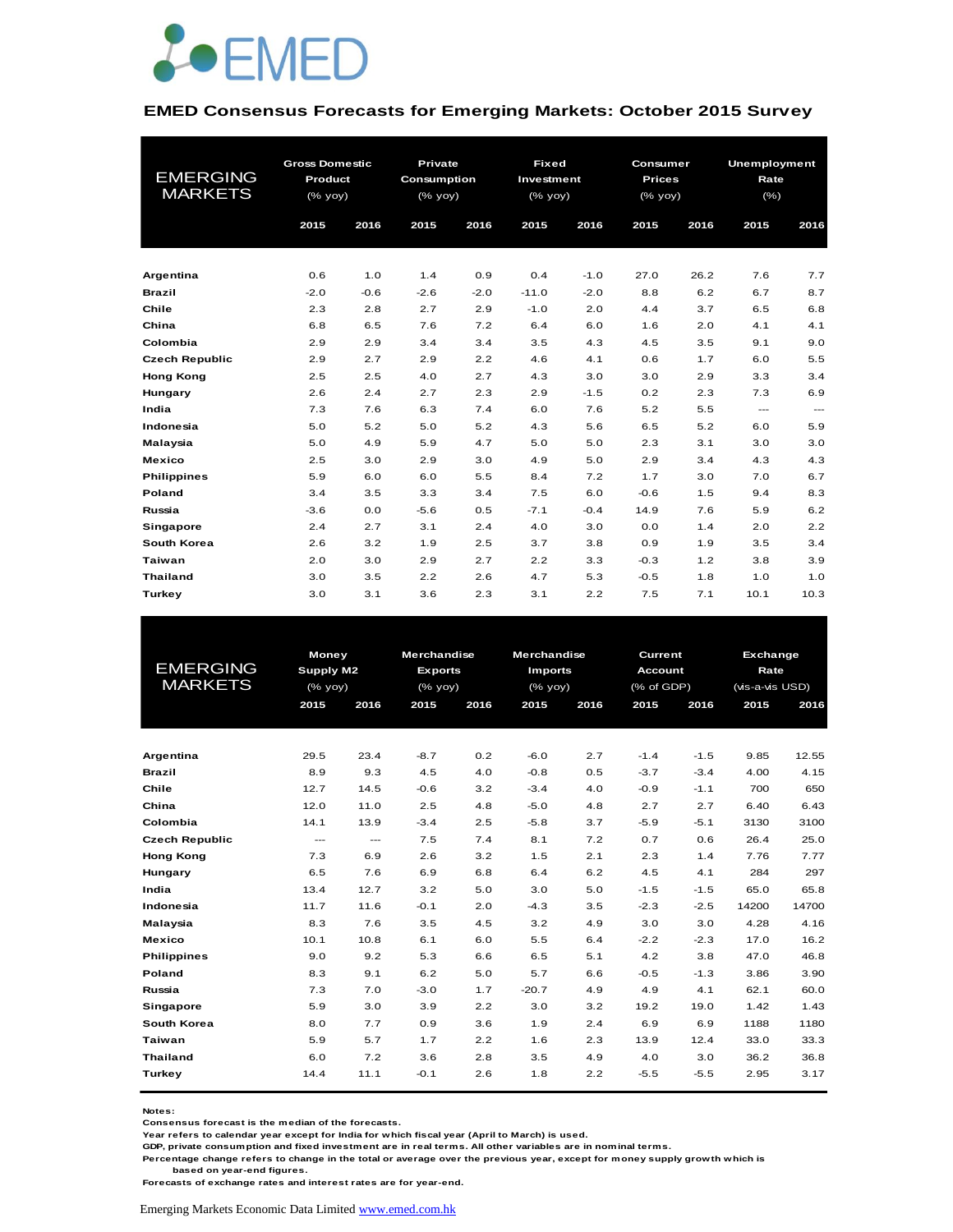### **EMED Consensus Forecasts for the United States: October 2015 Survey**

| <b>UNITED STATES</b>                         | <b>Gross Domestic</b><br>Product<br>(% yoy) |            | <b>Consumer</b><br><b>Prices</b><br>(% yoy) |            | <b>UNITED STATES</b>                              | <b>Gross Domestic</b><br>Product<br>(% yoy) |            | Consumer<br><b>Prices</b><br>(% yoy) |            |
|----------------------------------------------|---------------------------------------------|------------|---------------------------------------------|------------|---------------------------------------------------|---------------------------------------------|------------|--------------------------------------|------------|
|                                              | 2015                                        | 2016       | 2015                                        | 2016       |                                                   | 2015                                        | 2016       | 2015                                 | 2016       |
|                                              |                                             |            |                                             |            |                                                   |                                             |            |                                      |            |
| <b>ABN AMRO</b><br><b>Action Economics</b>   | 2.7                                         | 2.9<br>2.7 | 0.2                                         | 2.1<br>1.8 | Intesa Sanpaolo<br><b>Kiel Economics</b>          | 3.0<br>2.5                                  | 2.9        | 0.4<br>0.1                           | 2.7<br>2.1 |
| Allianz                                      | 2.5<br>2.5                                  | 2.6        | 0.1<br>0.2                                  | 1.9        | <b>Mesirow Financial</b>                          | 2.4                                         | 3.0<br>2.3 | 0.2                                  | 1.7        |
|                                              |                                             |            |                                             |            |                                                   |                                             |            |                                      |            |
| Asiya Investments<br><b>Bank Julius Baer</b> | 2.6<br>2.5                                  | 2.4<br>2.3 | 0.1<br>0.2                                  | 1.5<br>1.3 | <b>Moody's Analytics</b>                          | 2.5<br>2.4                                  | 3.2        | 0.2<br>0.2                           | 2.1<br>2.1 |
| <b>Barclays Capital</b>                      | 2.5                                         | 2.5        | 0.1                                         | 1.5        | <b>Mortgage Bankers Association</b><br><b>NAR</b> | 2.0                                         | 2.4<br>2.8 | 0.2                                  | 3.2        |
| <b>BayernLB</b>                              | 2.5                                         | 2.7        | 0.3                                         | 2.1        | <b>National Bank of Canada</b>                    | 2.5                                         | 2.6        | 0.3                                  | 2.1        |
| <b>Berenberg Capital Markets</b>             | 2.5                                         | 2.7        | 0.2                                         | 1.6        | <b>Natixis</b>                                    | 3.0                                         | 2.5        | 0.7                                  | 2.4        |
| <b>BMO Capital Markets</b>                   | 2.6                                         | 2.6        | 0.2                                         | 2.2        | <b>NIESR</b>                                      | 2.4                                         | 2.8        | 0.3                                  | 1.6        |
| <b>BNP Paribas</b>                           | 2.6                                         | 2.3        | 0.1                                         | 2.0        | <b>Northern Trust</b>                             | 2.5                                         | 2.7        | 0.2                                  | 1.9        |
| <b>Capital Economics</b>                     | 2.5                                         | 2.5        | 0.3                                         | 2.1        | <b>OCBC Bank</b>                                  | 2.2                                         | 2.8        | 0.3                                  | 2.2        |
| <b>CIBC World Markets</b>                    | 2.5                                         | 2.3        | 0.2                                         | 2.0        | <b>PNC</b>                                        | 2.5                                         | 2.5        | 0.2                                  | 1.9        |
| Citigroup                                    | 2.5                                         | 2.6        | 1.3                                         | 1.7        | Prometeia                                         | 2.5                                         | 2.5        | 0.3                                  | 1.6        |
| <b>Comerica Bank</b>                         | 2.4                                         | 2.4        | 0.3                                         | 2.7        | <b>Raymond James</b>                              | 2.5                                         | 2.6        | 0.1                                  | 1.6        |
| Commerzbank                                  | 2.5                                         | 2.8        | 0.2                                         | 2.0        | Royal Bank of Canada                              | 2.6                                         | 3.0        | 0.2                                  | 2.0        |
| <b>Credit Agricole</b>                       | 2.6                                         | 2.7        | 0.2                                         | 1.5        | <b>Schroders</b>                                  | 2.3                                         | 2.7        | 0.6                                  | 2.3        |
| <b>Credit Suisse</b>                         | 2.6                                         | 2.8        | 0.1                                         | 1.6        | <b>Scotia Capital</b>                             | 2.5                                         | 2.6        | 0.8                                  | 2.2        |
| Danske Bank                                  | 2.4                                         | 2.4        | 0.1                                         | 1.9        | Societe Generale                                  | 2.5                                         | 2.8        | 0.2                                  | 1.7        |
| <b>DBS Bank</b>                              | 2.4                                         | 2.5        | 0.3                                         | 1.4        | <b>Standard &amp; Poor's</b>                      | 2.5                                         | 2.8        | 0.1                                  | 2.2        |
| Deka Bank                                    | 2.5                                         | 2.6        | 0.2                                         | 2.4        | <b>Standard Chartered</b>                         | 2.2                                         | 1.9        | 1.4                                  | 1.4        |
| Desjardins                                   | 2.6                                         | 2.8        | 0.2                                         | 1.6        | <b>TD Economics</b>                               | 2.5                                         | 2.6        | 0.1                                  | 2.2        |
| <b>DIW</b>                                   | 2.5                                         | 2.8        | 0.3                                         | 1.6        | <b>UOB</b>                                        | 2.5                                         | 2.5        | 0.5                                  | 2.5        |
| D <sub>n</sub> B NOR                         | 2.7                                         | 2.7        | 0.4                                         | 1.9        |                                                   |                                             |            |                                      |            |
| <b>DZ Bank</b>                               | 2.4                                         | 2.3        | 0.2                                         | 2.0        |                                                   |                                             |            |                                      |            |
| <b>Fannie Mae</b>                            | 2.5                                         | 2.5        | $0.2\,$                                     | 1.8        | <b>CONSENSUS</b>                                  |                                             |            |                                      |            |
| <b>First Trust Advisors</b>                  | 2.5                                         | 2.6        | 0.3                                         | 2.5        | Median                                            | 2.5                                         | 2.6        | 0.2                                  | 2.0        |
| <b>Freddie Mac</b>                           | 2.5                                         | 2.5        | 0.9                                         | 2.2        | Mean                                              | 2.5                                         | 2.6        | 0.3                                  | 2.0        |
| Handelsbanken                                | 3.3                                         | 2.6        | 2.0                                         | $2.2\,$    | High                                              | 3.3                                         | 3.2        | 2.0                                  | 3.2        |
| <b>IFO Munich Institute</b>                  | 2.2                                         | 2.9        | 0.0                                         | 2.0        | Low                                               | 2.0                                         | 1.9        | 0.0                                  | 1.3        |
| ING                                          | 2.6                                         | 2.6        | 0.5                                         | 2.2        | <b>Standard Deviation</b>                         | 0.2                                         | 0.2        | 0.4                                  | 0.4        |
| Continues in the next column                 |                                             |            |                                             |            |                                                   |                                             |            |                                      |            |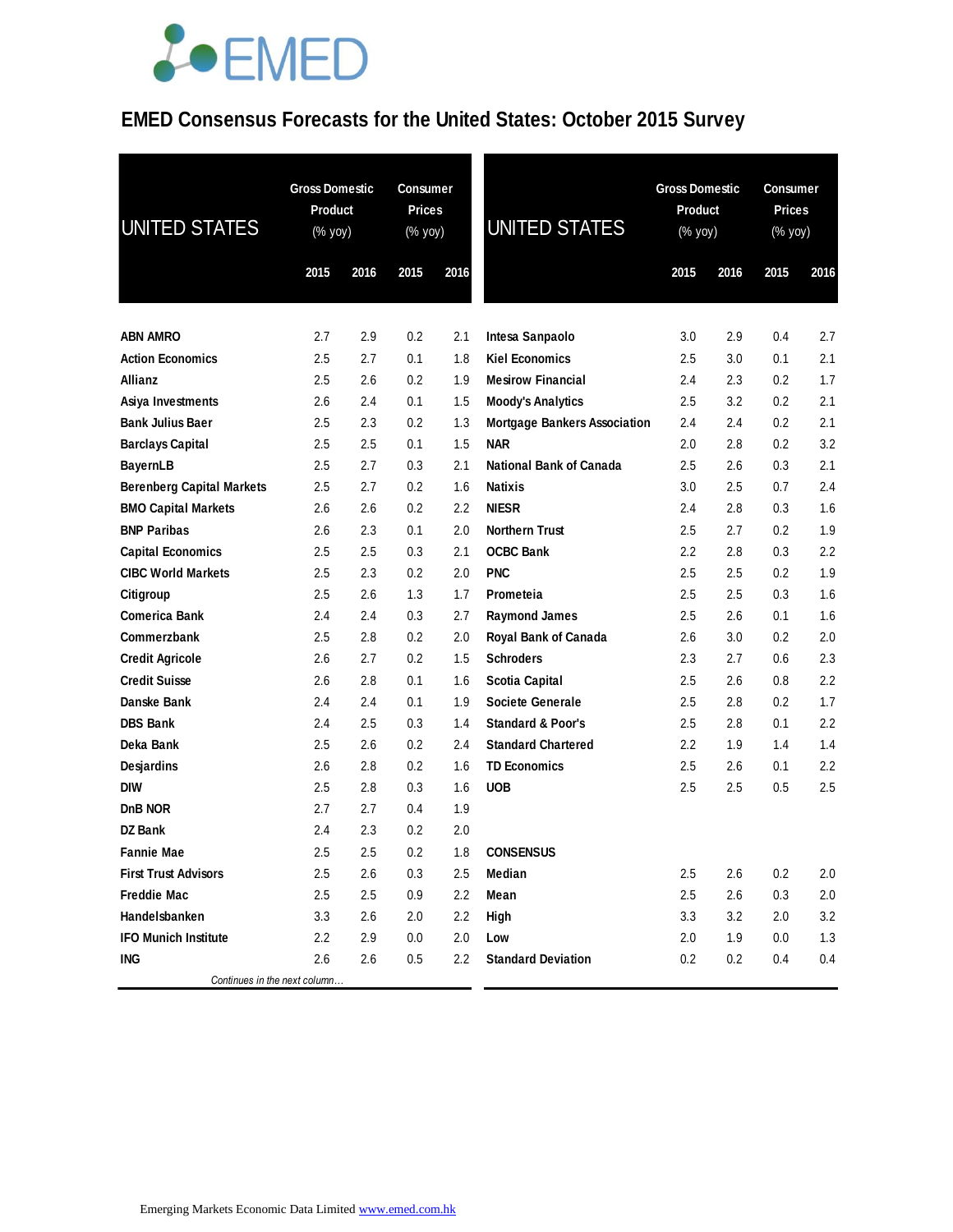### **EMED Consensus Forecasts for the Euro Area: October 2015 Survey**

| <b>EURO AREA</b>                 | <b>Gross Domestic</b><br>Product<br>(% yoy) |      | <b>Consumer</b><br><b>Prices</b><br>(% yoy) |      | <b>EURO AREA</b>          | <b>Gross Domestic</b><br><b>Product</b><br>(% yoy) |      | Consumer<br><b>Prices</b><br>(% yoy) |      |
|----------------------------------|---------------------------------------------|------|---------------------------------------------|------|---------------------------|----------------------------------------------------|------|--------------------------------------|------|
|                                  | 2015                                        | 2016 | 2015                                        | 2016 |                           | 2015                                               | 2016 | 2015                                 | 2016 |
| <b>ABN AMRO</b>                  | 1.6                                         | 2.0  | 0.1                                         | 1.4  | <b>ING</b>                | 1.3                                                | 1.6  | 0.2                                  | 1.7  |
| Allianz                          | 1.5                                         | 1.6  | 0.2                                         | 1.3  | Intesa Sanpaolo           | 1.5                                                | 2.0  | 0.3                                  | 1.3  |
| Asiya Investments                | 1.1                                         | 1.2  | 0.4                                         | 1.1  | <b>Kiel Economics</b>     | 1.5                                                | 1.7  | $0.0\,$                              | 0.9  |
| <b>Bank Julius Baer</b>          | 1.6                                         | 2.0  | 0.1                                         | 1.2  | <b>Mizuho Securities</b>  | 1.4                                                | 1.6  | 0.9                                  | ---  |
| <b>Barclays Capital</b>          | 1.0                                         | 1.2  | 0.2                                         | 1.0  | Monte Dei Paschi Di Siena | 1.6                                                | 1.8  | $0.0\,$                              | 1.2  |
| <b>BayernLB</b>                  | 1.4                                         | 1.3  | 0.1                                         | 1.0  | <b>Moody's Analytics</b>  | 1.3                                                | 1.9  | 0.2                                  | 1.4  |
| <b>Berenberg Capital Markets</b> | 1.5                                         | 1.6  | 0.0                                         | 1.0  | <b>Natixis</b>            | 1.5                                                | 1.6  | 0.2                                  | 1.5  |
| <b>BMO Capital Markets</b>       | 1.5                                         | 1.8  | 0.1                                         | 1.0  | <b>NIESR</b>              | 1.3                                                | 1.8  | 0.2                                  | 0.9  |
| <b>BNP Paribas</b>               | 1.6                                         | 1.5  | 0.1                                         | 1.0  | <b>OCBC Bank</b>          | 1.5                                                | 1.7  | 0.2                                  | 1.2  |
| <b>Capital Economics</b>         | 1.5                                         | 1.0  | 0.0                                         | 0.8  | <b>Prometeia</b>          | 1.2                                                | 1.5  | 0.1                                  | 1.0  |
| Citigroup                        | 1.5                                         | 1.5  | 0.1                                         | 1.1  | Royal Bank of Canada      | 1.5                                                | 1.8  | 0.1                                  | 1.0  |
| Commerzbank                      | 1.5                                         | 1.3  | 0.1                                         | 1.2  | <b>Schroders</b>          | 1.3                                                | 1.7  | 0.0                                  | 1.1  |
| <b>Credit Agricole</b>           | 1.5                                         | 1.7  | 0.1                                         | 1.1  | <b>Scotia Capital</b>     | 1.4                                                | 1.6  | $0.2\,$                              | 1.2  |
| <b>Credit Suisse</b>             | 1.5                                         | 1.8  | 0.1                                         | 1.0  | <b>Societe Generale</b>   | 1.3                                                | 1.5  | 0.2                                  | 1.1  |
| Danske Bank                      | 1.4                                         | 1.7  | 0.1                                         | 1.2  | <b>Standard Chartered</b> | 1.5                                                | 2.1  | 0.2                                  | 1.7  |
| <b>DBS Bank</b>                  | 1.4                                         | 1.4  | 0.1                                         | 1.0  | <b>TD Economics</b>       | 1.6                                                | 1.8  | 0.2                                  | 1.5  |
| Deka Bank                        | 1.5                                         | 1.4  | 0.1                                         | 1.3  | <b>UOB</b>                | 1.5                                                | 1.7  | 0.2                                  | 1.2  |
| <b>DIW</b>                       | 1.5                                         | 1.7  | 0.1                                         | 1.0  |                           |                                                    |      |                                      |      |
| DnB NOR                          | 1.5                                         | 1.2  | 0.1                                         | 0.8  | <b>CONSENSUS</b>          |                                                    |      |                                      |      |
| <b>DZ Bank</b>                   | 1.5                                         | 1.4  | 0.0                                         | 0.7  | Median                    | 1.5                                                | 1.6  | 0.1                                  | 1.1  |
| <b>ETLA</b>                      | 1.5                                         | 1.8  | 0.2                                         | 1.3  | Mean                      | 1.4                                                | 1.6  | 0.2                                  | 1.2  |
| <b>EUROFER</b>                   | 1.8                                         | 2.0  | 0.3                                         | 1.4  | High                      | 1.8                                                | 2.1  | 0.9                                  | 1.7  |
| Handelsbanken                    | 1.4                                         | 1.5  | 0.8                                         | 1.5  | Low                       | 1.0                                                | 1.0  | 0.0                                  | 0.7  |
| <b>IFO Munich Institute</b>      | 1.4                                         | 1.5  | 0.2                                         | 1.1  | <b>Standard Deviation</b> | 0.1                                                | 0.2  | 0.2                                  | 0.2  |
| Continues in the next column     |                                             |      |                                             |      |                           |                                                    |      |                                      |      |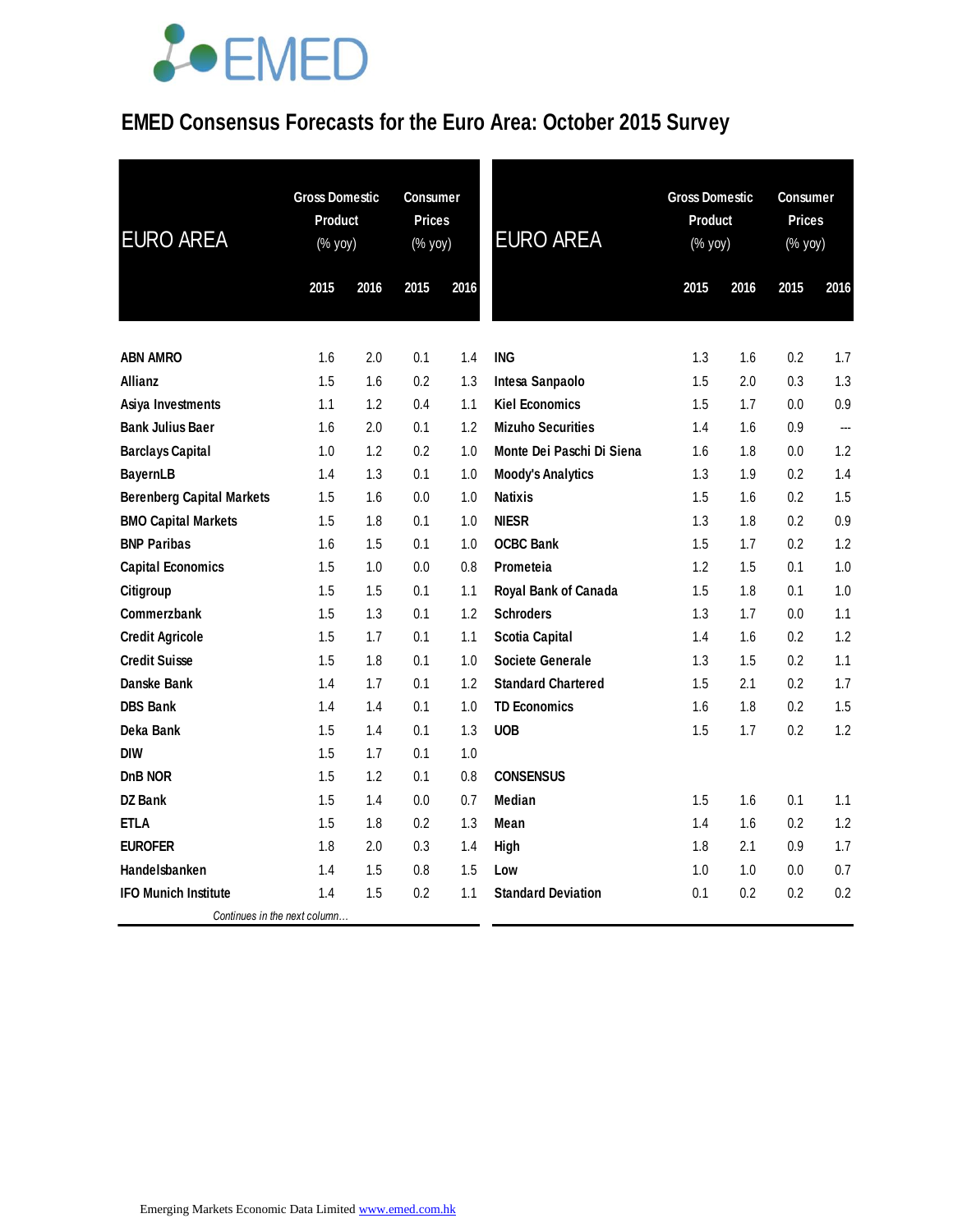### **EMED Consensus Forecasts for Japan: October 2015 Survey**

| <b>JAPAN</b>                     | <b>Gross Domestic</b><br><b>Product</b><br>$(% \mathsf{Y}\rightarrow \mathsf{Y})$ (% yoy) |      | <b>Consumer</b><br><b>Prices</b><br>(% yoy) |      | <b>JAPAN</b>              |      | <b>Gross Domestic</b><br><b>Product</b><br>(% yoy) |      | <b>Consumer</b><br><b>Prices</b><br>(% yoy) |  |
|----------------------------------|-------------------------------------------------------------------------------------------|------|---------------------------------------------|------|---------------------------|------|----------------------------------------------------|------|---------------------------------------------|--|
|                                  | 2015                                                                                      | 2016 | 2015                                        | 2016 |                           | 2015 | 2016                                               | 2015 | 2016                                        |  |
| <b>ABN AMRO</b>                  | 0.7                                                                                       | 1.2  | 0.7                                         | 1.0  | Intesa Sanpaolo           | 1.0  | 1.8                                                | 0.1  | 1.1                                         |  |
| Allianz                          | 0.8                                                                                       | 1.4  | 1.0                                         | 1.9  | <b>JCER</b>               | 1.1  | 1.6                                                | 0.2  | 0.9                                         |  |
| Asiya Investments                | 0.8                                                                                       | 0.8  | 0.7                                         | 0.5  | <b>Kiel Economics</b>     | 0.6  | 1.2                                                | 0.8  | 0.6                                         |  |
| <b>Bank Julius Baer</b>          | 0.5                                                                                       | 1.0  | 0.9                                         | 0.4  | <b>Mizuho Securities</b>  | 1.1  | 2.0                                                | 0.1  | 1.3                                         |  |
| Bank of Tokyo-Mitsubishi UFJ     | 1.3                                                                                       | 1.7  | 0.2                                         | 1.2  | <b>Moody's Analytics</b>  | 1.3  | 1.2                                                | 0.9  | 0.9                                         |  |
| <b>Barclays Capital</b>          | 0.7                                                                                       | 1.3  | 0.5                                         | 0.8  | <b>Natixis</b>            | 1.3  | 1.4                                                | 1.0  | 1.3                                         |  |
| <b>BayernLB</b>                  | 0.9                                                                                       | 1.5  | 0.8                                         | 0.6  | <b>NIESR</b>              | 1.3  | 1.4                                                | 0.4  | 1.0                                         |  |
| <b>Berenberg Capital Markets</b> | 0.7                                                                                       | 1.3  | 0.8                                         | 0.7  | <b>OCBC Bank</b>          | 1.0  | 1.4                                                | 0.8  | 1.2                                         |  |
| <b>BMO Capital Markets</b>       | 0.7                                                                                       | 1.3  | 1.0                                         | 1.0  | Prometeia                 | 1.0  | 1.0                                                | 0.6  | 0.4                                         |  |
| <b>BNP Paribas</b>               | 0.4                                                                                       | 0.6  | 0.7                                         | 0.7  | <b>Schroders</b>          | 0.7  | 1.8                                                | 1.1  | 1.1                                         |  |
| <b>Capital Economics</b>         | 0.5                                                                                       | 1.5  | 0.7                                         | 0.8  | <b>Scotia Capital</b>     | 0.9  | 1.2                                                | 0.5  | 1.0                                         |  |
| Citigroup                        | 0.6                                                                                       | 1.2  | 0.8                                         | 0.5  | <b>Societe Generale</b>   | 0.8  | 2.2                                                | 0.9  | 1.2                                         |  |
| Commerzbank                      | 0.7                                                                                       | 1.3  | 0.8                                         | 0.8  | <b>Standard Chartered</b> | 0.8  | 1.2                                                | 0.5  | 1.4                                         |  |
| <b>Credit Agricole</b>           | 0.8                                                                                       | 1.6  | 0.3                                         | 1.0  | <b>TD Economics</b>       | 0.7  | 1.1                                                | 0.6  | 0.5                                         |  |
| <b>Credit Suisse</b>             | 0.5                                                                                       | 1.0  | 0.5                                         | 0.3  | <b>UOB</b>                | 1.0  | 1.5                                                | 1.0  | 1.8                                         |  |
| Daiwa Institute of Research      | 1.0                                                                                       | 1.7  | 0.0                                         | 0.8  |                           |      |                                                    |      |                                             |  |
| Danske Bank                      | 1.0                                                                                       | 1.4  | 1.0                                         | 1.6  |                           |      |                                                    |      |                                             |  |
| <b>DBS Bank</b>                  | 0.6                                                                                       | 0.9  | 0.9                                         | 0.6  |                           |      |                                                    |      |                                             |  |
| Deka Bank                        | 0.5                                                                                       | 1.0  | 1.0                                         | 1.5  | <b>CONSENSUS</b>          |      |                                                    |      |                                             |  |
| <b>DIW</b>                       | 1.0                                                                                       | 1.5  | 0.8                                         | 0.4  | Median                    | 0.8  | 1.3                                                | 0.8  | 1.0                                         |  |
| <b>DnB NOR</b>                   | 0.8                                                                                       | 1.5  | 1.6                                         | 1.5  | Mean                      | 0.9  | 1.4                                                | 0.7  | 1.0                                         |  |
| <b>DZ Bank</b>                   | 0.9                                                                                       | 1.0  | 0.9                                         | 1.1  | High                      | 1.3  | 2.2                                                | 1.6  | 1.9                                         |  |
| <b>IFO Munich Institute</b>      | 1.3                                                                                       | 2.0  | 0.8                                         | 1.5  | Low                       | 0.4  | 0.6                                                | 0.0  | 0.3                                         |  |
| <b>ING</b>                       | 0.8                                                                                       | 1.3  | 0.7                                         | 0.8  | <b>Standard Deviation</b> | 0.2  | 0.3                                                | 0.3  | 0.4                                         |  |
| Continues in the next column     |                                                                                           |      |                                             |      |                           |      |                                                    |      |                                             |  |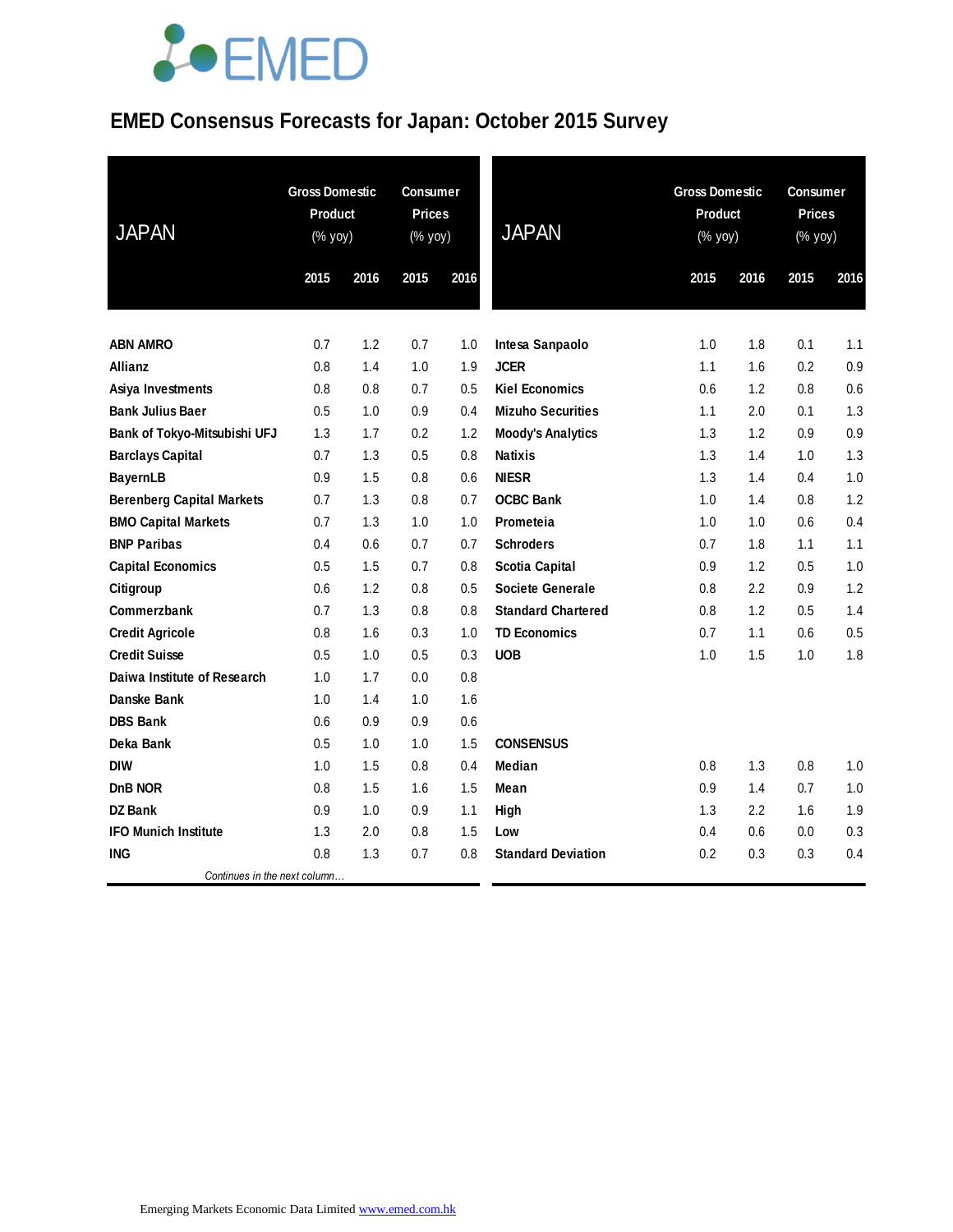### **EMED Consensus Forecasts for China: October 2015 Survey**

| <b>CHINA</b>                     | <b>Gross Domestic</b><br>Product<br>(% yoy) |      | <b>Consumer</b><br><b>Prices</b><br>(% yoy) |        | <b>CHINA</b>                  | <b>Gross Domestic</b><br>Product<br>(% yoy) |      | <b>Consumer</b><br><b>Prices</b><br>$(% \mathsf{Y}^{\prime }\mathsf{Y}^{\prime }\mathsf{Y}^{\prime })$ |        |
|----------------------------------|---------------------------------------------|------|---------------------------------------------|--------|-------------------------------|---------------------------------------------|------|--------------------------------------------------------------------------------------------------------|--------|
|                                  | 2015                                        | 2016 | 2015                                        | 2016   |                               | 2015                                        | 2016 | 2015                                                                                                   | 2016   |
| <b>ABN AMRO</b>                  | 7.0                                         | 6.5  | 1.5                                         | 2.0    | <b>IFO Munich Institute</b>   | 6.9                                         | 6.6  | 1.4                                                                                                    | 2.2    |
| Allianz                          | 6.8                                         | 6.5  | 1.5                                         | 2.3    | <b>ING</b>                    | 6.8                                         | 6.7  | 1.5                                                                                                    | 1.5    |
| Asiya Investments                | 6.8                                         | 6.5  | 1.9                                         | 2.3    | Intesa Sanpaolo               | 7.1                                         | 6.5  | 1.5                                                                                                    | 1.6    |
| <b>Bank Julius Baer</b>          | 6.7                                         | 6.0  | 1.4                                         | 1.3    | JP Morgan                     | 6.8                                         | 6.5  | 1.6                                                                                                    | 2.6    |
| <b>Bank of East Asia</b>         | 6.9                                         | 6.7  | 1.5                                         | 2.0    | <b>Kiel Economics</b>         | 6.6                                         | 6.3  | 1.5                                                                                                    | 2.0    |
| <b>Barclays Capital</b>          | 6.8                                         | 6.6  | 1.6                                         | 2.0    | <b>Moody's Analytics</b>      | 6.7                                         | 6.5  | 1.5                                                                                                    | 3.1    |
| <b>BayernLB</b>                  | 6.8                                         | 6.3  | 1.5                                         | 2.0    | <b>Natixis</b>                | 7.0                                         | 6.9  | 1.7                                                                                                    | 2.4    |
| <b>Berenberg Capital Markets</b> | 6.8                                         | 6.5  | 1.4                                         | 2.3    | <b>NIESR</b>                  | 6.9                                         | 6.7  | 1.1                                                                                                    | 1.2    |
| <b>BMO Capital Markets</b>       | 6.9                                         | 6.5  | 1.5                                         | 1.7    | <b>OCBC Bank</b>              | 7.0                                         | 6.8  | 1.3                                                                                                    | 2.5    |
| <b>BNP Paribas</b>               | 6.8                                         | 6.5  | 1.7                                         | 2.0    | <b>Royal Bank of Scotland</b> | 6.8                                         | 6.6  | 1.6                                                                                                    | 2.1    |
| <b>Capital Economics</b>         | 7.0                                         | 6.8  | 1.5                                         | 2.5    | <b>Schroders</b>              | 6.8                                         | 6.4  | 1.4                                                                                                    | 2.0    |
| Citigroup                        | 6.8                                         | 6.3  | 1.5                                         | 1.9    | <b>Scotia Capital</b>         | 6.8                                         | 6.4  | 2.0                                                                                                    | 2.1    |
| Commerzbank                      | 6.8                                         | 6.3  | 1.4                                         | 1.5    | <b>Societe Generale</b>       | 6.9                                         | 6.0  | 1.7                                                                                                    | 2.3    |
| <b>Credit Agricole</b>           | 6.8                                         | 6.5  | 1.6                                         | 2.3    | <b>Standard Chartered</b>     | 6.9                                         | 6.8  | 1.6                                                                                                    | 2.1    |
| <b>Credit Suisse</b>             | 6.8                                         | 6.5  | 1.4                                         | 1.3    | <b>UOB</b>                    | 6.8                                         | 6.8  | 1.5                                                                                                    | 2.0    |
| Daiwa Institute of Research      | 6.9                                         | 6.5  | 1.1                                         | $-0.5$ |                               |                                             |      |                                                                                                        |        |
| Danske Bank                      | 6.8                                         | 6.7  | 1.7                                         | 2.3    |                               |                                             |      |                                                                                                        |        |
| <b>DBS Bank</b>                  | 6.8                                         | 6.5  | 1.5                                         | 1.5    | <b>CONSENSUS</b>              |                                             |      |                                                                                                        |        |
| Deka Bank                        | 6.9                                         | 6.5  | 1.6                                         | 2.0    | <b>Median</b>                 | 6.8                                         | 6.5  | 1.5                                                                                                    | 2.0    |
| <b>DIW</b>                       | 6.5                                         | 6.5  | $-1.3$                                      | $-1.1$ | Mean                          | 6.8                                         | 6.5  | 1.5                                                                                                    | 1.9    |
| <b>DnB NOR</b>                   | 6.9                                         | 6.2  | 1.9                                         | 2.8    | High                          | 7.1                                         | 6.9  | 2.0                                                                                                    | 3.1    |
| <b>DZ Bank</b>                   | 6.8                                         | 6.5  | 1.6                                         | 2.5    | Low                           | 6.5                                         | 6.0  | $-1.3$                                                                                                 | $-1.1$ |
| <b>ICBC</b> International        | 7.0                                         | 6.8  | 1.6                                         | 2.2    | <b>Standard Deviation</b>     | 0.1                                         | 0.2  | 0.5                                                                                                    | 0.8    |
| Continues in the next column     |                                             |      |                                             |        |                               |                                             |      |                                                                                                        |        |